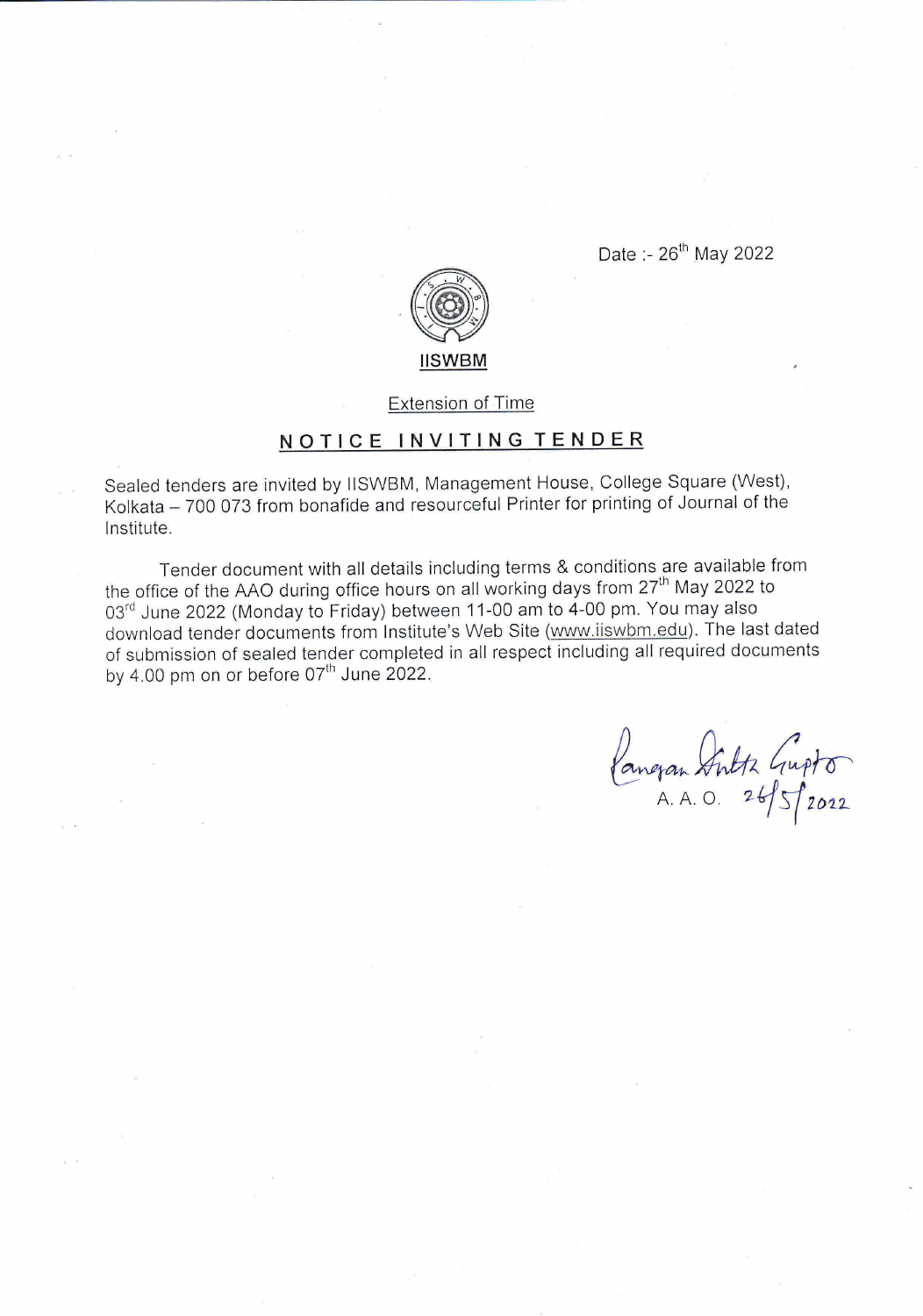Date :-  $26^{th}$  May 2022



## NOTICE INVITING TENDER

## Extension of Time

Sealed tenders are invited by llSWBM, Management House, College Square (West), Kolkata - 700 073 from bonafide and resourceful Printer for printing of Journal of the lnstitute. Details are given below:-

| <b>Available date for Tender Documents</b>         | <b>Submission of Tender Documents</b>              |
|----------------------------------------------------|----------------------------------------------------|
| From $27th$ May 2022 to 03 <sup>rd</sup> June 2022 | By 4-00 pm on or before 07 <sup>th</sup> June 2022 |
| (Monday to Friday) between 11-00 am to 4-00        |                                                    |
| pm                                                 |                                                    |

For sample Inspection date and time :  $27<sup>th</sup>$  May 2022 to 06<sup>th</sup> June (Monday to Friday) from 11-00 am to 4-00 pm. (Please contact at Store of the lnstitute)

Specification : No. of page ; 150+, Cover : Outside multi colour, inside B/W colour<br>Size : 11.5 cm x 8.5 cm :  $11.5$  cm  $\times$  8.5 cm Quantity : Please quote 100 Nos. and 125 Nos. separately.

Opening of Tender Documents : 08<sup>th</sup> June 2022 at 12.30 pm.

Time of Supply of Journal : Within 15 days from the date of issue of work order.

lnstitute takes no responsibility for delay / loss or non-receipt of Tender Documents sent by post and reserves the right to reject any or all Tender without assigning any reasons whatsoever.

Application should be submitted alongwith self attested copies of following documents:- 1. Trade Licence, 2. Latest I.T. return, 3. PAN Card, 4. GST Certificate, 5. Working experience certificates etc,

Vangan Dorth Guyto  $A. A. O.$   $14/5$   $\sim$  22